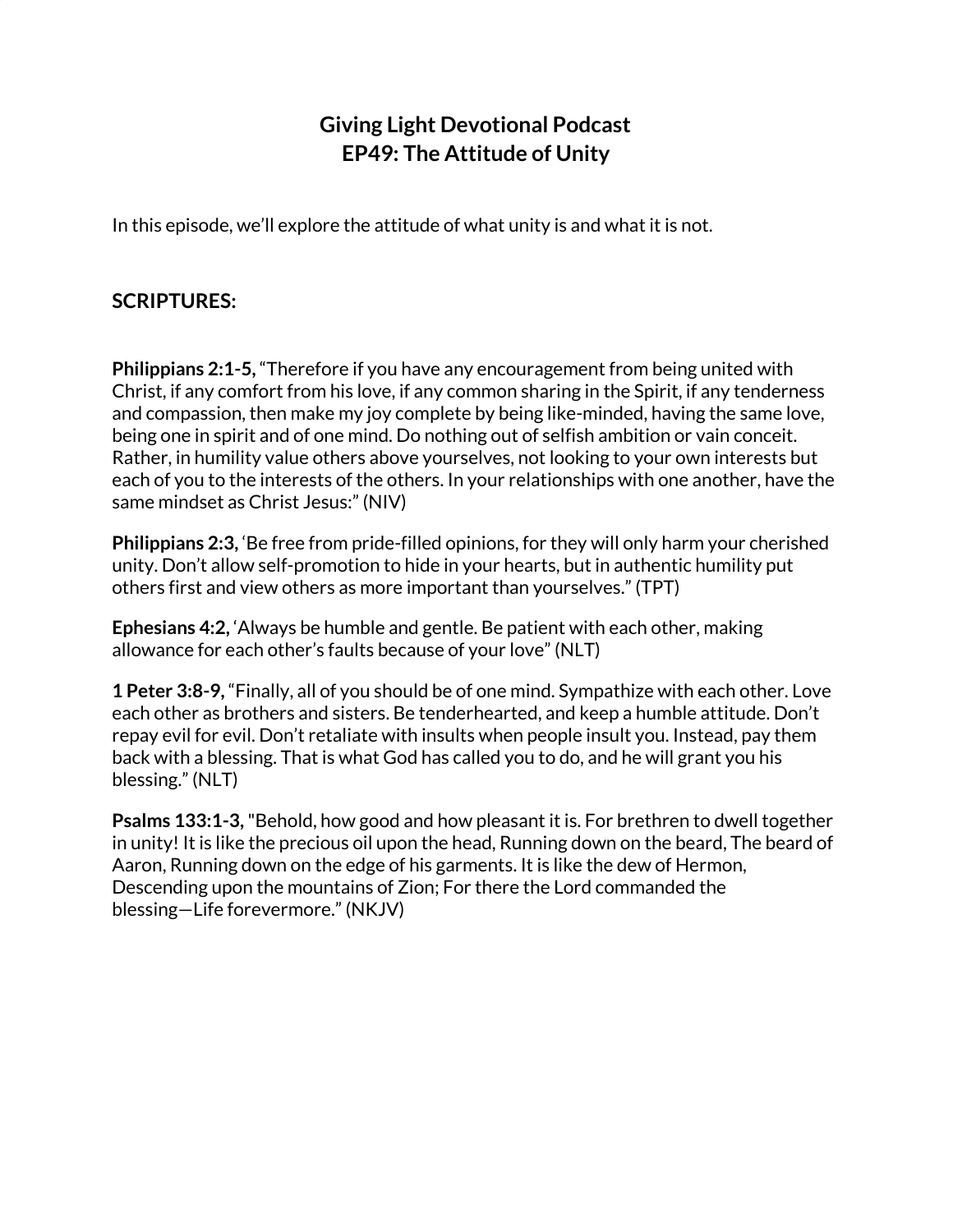## **QUESTIONS:**

1. List 5 behaviors/attitudes that stifle unity. \_\_\_\_\_\_\_\_\_\_\_\_\_\_\_\_\_ 2. Why are pride-filled opinions an easy trap to fall into? What are some ways to avoid falling into this trap? 3. Do you believe that unity requires a new way of thinking about yourself? Why or why not? 4. List 5 behaviors/attitudes that foster unity.